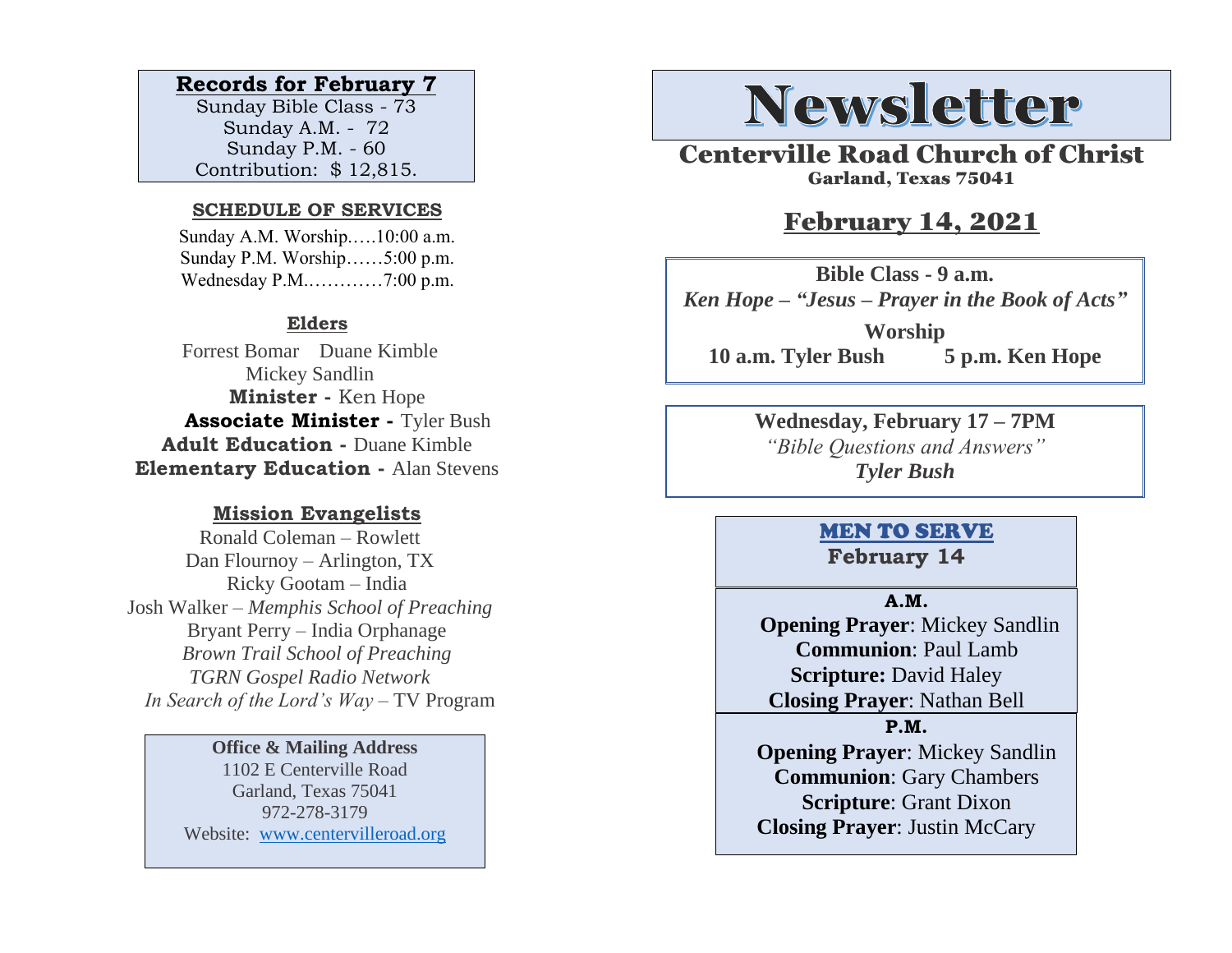## *Centerville Road Ladies Day*

**March 6, 2021 at 9:00 a.m.**

Speaker: Celine Sparks (Ps. 51:15) Lunch will be provided, Please **RSVP by February 27 972-278-3179** (church office) or Elizabeth Ferrier at [lizzylizard@writeme.com](mailto:lizzylizard@writeme.com) We will also be live streaming for those who cannot attend in person. [www.youtube.com/user/CentervilleRoad](http://www.youtube.com/user/CentervilleRoad)

#### **Dear Centerville Road Family:** We ask that you continue

to wear masks and social distance. Many of our members have indicated those measures make them feel safer. As we deal with this present situation, *we want to emphasize wearing of masks properly, covering the nose and mouth, while you are in the building.* Please exit the building as soon as services are over and make sure that you



are properly social distancing. *Again, thanks so much for your cooperation, please remember to continue to call on our members who may need help, and pray for our members that are teachers, first responders and health care professionals.*

#### **Thanks,** *the Elders*

Adult Classes and Worship can be viewed at … *[www.YouTube.com/user/CentervilleRoad](http://www.youtube.com/user/CentervilleRoad)*

## With loving sympathy to…

❖ **Ward, Linda and Jonathan Lawrence,** after the passing of *Claire Lawrence*, mother of Ward. Funeral service will be *February 16, 2pm at Moore Funeral Home in Arlington.* 

### In Our Prayers …

- **Cliff Chambers**, brother of Gary Chambers, has been in Presbyterian Hospital – Dallas, with Covid-19 pneumonia.
- **Mark Howell,** former member, is scheduled for laparoscopic surgery on February 15.
- **Rose Coleman** is being placed under hospice care at home. Please keep Ron and family in your prayers.
- **Emma Burns** is able to put weight on her foot (using a crutch) after recent physical therapy.
- **Emily Biggs** was reported to be doing well after a procedure on Wednesday.
- **Steve Hilton**, brother of *Dennis Hilton*, is under hospice care.
- **Philip Adams,** brother of *Tessie Hilton*, was moved to UT Southwestern, His numbers are too low for a liver transplant but can possibly have a donor match to give given a part of a liver.
- **Troy Craft**, brother of *Betty Roach*, has been in a Galveston hospital.
- **→** Please also keep **Jack & Betty Roach** in your prayers.
- **Cameron Vanderslice,** great-niece of **Linda Buchanan**, was to begin a series of chemo and immunotherapy treatments.

*Please continue to keep those who remain shut-in and confined at their homes and care centers. Give them a call or send a card of encouragement when you can.* 

> Pure and undefiled religion before God and the Father is this: to visit orphans and widows in their trouble, and to keep oneself unspotted from the world.

> > **James 1:27 NKJV**